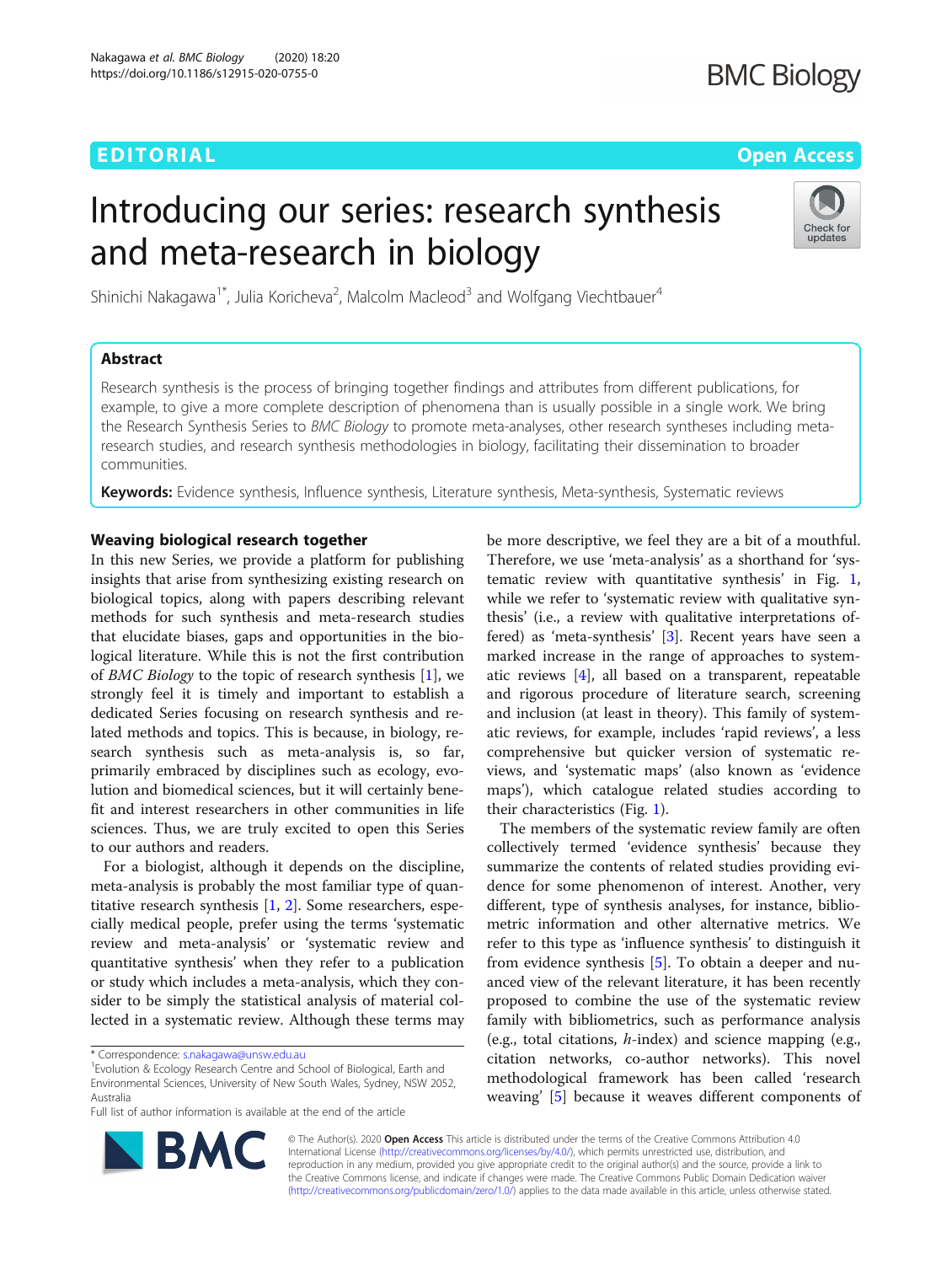

<span id="page-1-0"></span>

research synthesis to give a richer fabric (Fig. 1). This new thematic section in BMC Biology will welcome not only any types of research syntheses, but also any associated methodologies. However, we especially welcome a synthesis or method of inter-disciplinary nature with broad significance.

# Methods and best practices in research synthesis in biology

Not only is there a dramatic increase in various types of applications of research synthesis methods, the methods and practices themselves are undergoing rapid developments. Among many such methods, statistical and computational methods associated with meta-analysis comprise a field of their own. Biologists, especially ecologists and evolutionary biologists, have made significant contributions to the meta-analytic arsenal by combining phylogenetic comparative methods and meta-analysis— 'phylogenetic meta-analysis' where publications from different species can be aggregated in a statistically appropriate manner [\[1](#page-2-0), [2\]](#page-2-0). Further, meta-analytic methods relating to genome-wide association studies (GWAS) and functional magnetic resonance imaging (fMRI) are both very distinct from standard meta-analytic methodologies which

conventionally use effect size statistics such as the standardized mean difference (also known as Hedges' d), the natural logarithm of odds ratio, and Fisher's r-to-z-transformed correlation coefficient as outcome measures [[6](#page-2-0)]. The methods of synthesizing GWAS and fMRI are unique contributions of biologists (geneticists and neuroscientists), statisticians and computer scientists working together. This interdisciplinarity gives much potential to research synthesis methods in biology. Importantly, there is much more work to be done for research synthesis methods to be tailored to biologists' needs. For example, we are yet to have a meta-analytic method for integrating social network analyses, which have gained much popularity in both psychology and biology. Moreover, there is a great need to make some of the more sophisticated methods more accessible to research synthesists (e.g., via tutorials or software [[7\]](#page-2-0)).

We also welcome best practice and reporting guidelines for various types of research synthesis in the context of biology. Considering the significant influences of meta-analyses and other syntheses in science and beyond, it seems essential for researchers to make the quality of research syntheses consistent and high by having such guidelines. A case in point is the PRISMA (Preferred Reporting Items for Systematic Reviews and Meta-Analyses) statement. PRISMA originally aimed to improve reporting practices in meta-analyses in medical research, but is now widely used across disciplines [\[8](#page-2-0)]. The tens of thousands of citations they accrued over the past decade reflect their monumental impact in the community.

### Meta-research in biology

Meta-research (also known as meta-science) is the study of the process of conducting research itself, using appropriate research methodology [[9\]](#page-2-0). The mission of metaresearch is to provide evidence to improve scientific processes (methods, reporting, reproducibility, evaluation and incentives) by identifying and acting on research ineffectiveness, errors, biases and gaps [\[9](#page-2-0)]. As mentioned above, a convenient unit of research is the publication, so meta-research would often, if not almost always, use research synthesis methods, especially to obtain a bird's eye view of scientific fields. For example, a recent work has elucidated gender imbalance and gaps in scientific authorship using  $> 10$  million publications [[10\]](#page-2-0). Notably, both methods for evidence and influence syntheses can provide such a bird's eye view [[5\]](#page-2-0). Therefore, we will also consider any contributions from meta-research in biological sciences, using appropriate research synthesis methods.

Finally, it is an absolutely thrilling time to be a research synthesist with so many research articles published every day. With your ingenuity, combined with